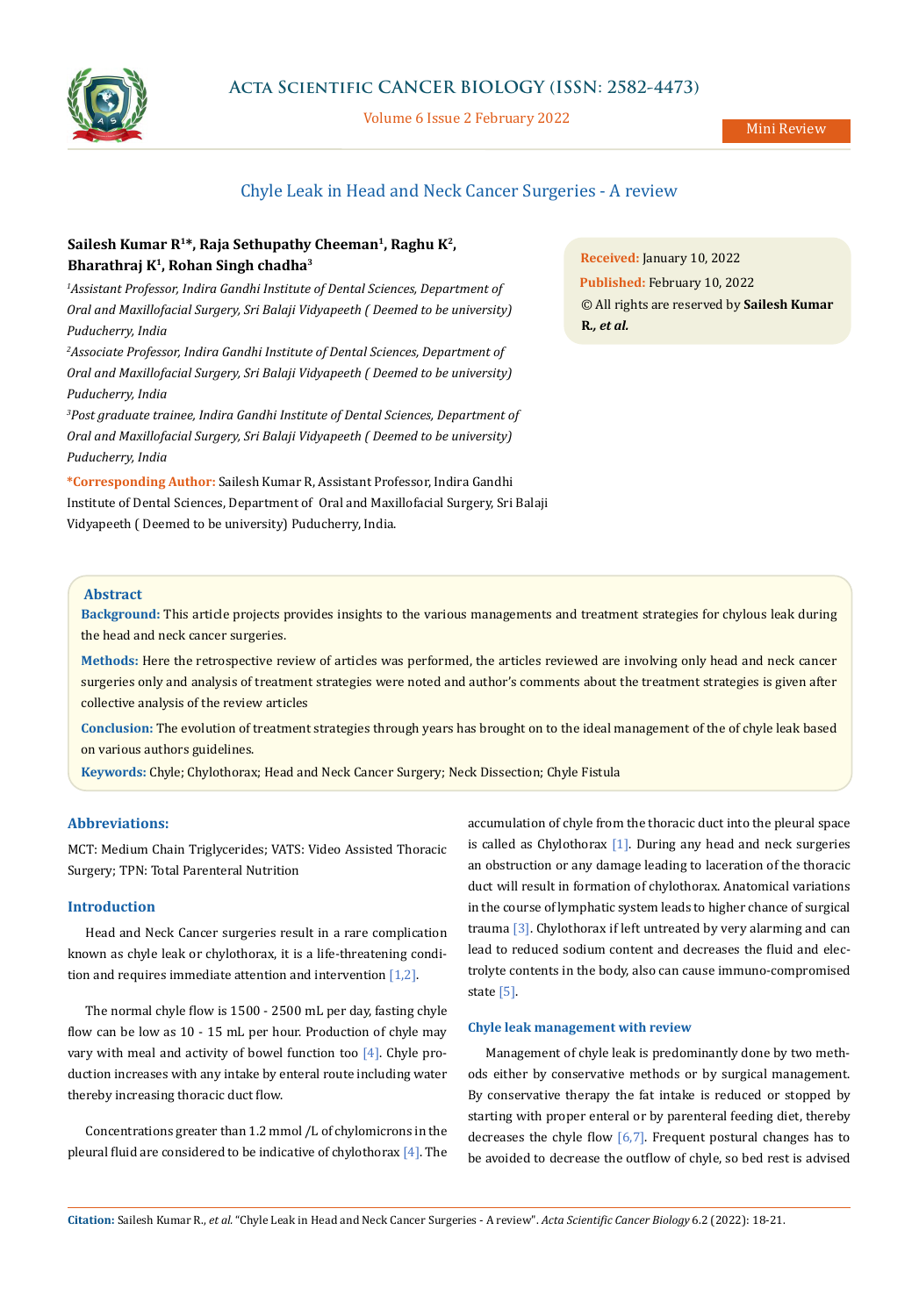[9,10]. Diet with Medium-chain triglycerides (MCTs) is recommended [9,10,11,28,29]. MCTs do not get absorbed in lymphatics and thereby do not form chyle outflow and some of the authors have suggested this diet with MCT can be the preferred treatment of choice in chyle leak [10,28,30].

If MCT does not give results, then Total Parenteral Nutrition (TPN) is suggested by authors [9]. TPN produces phospholipids directly to the central venous circulation, it also has risks of catheter infection, also sometimes metabolic and electrolyte imbalance/ disturbances can occur  $[9,32,33]$  and it is costlier in comparison to enteral feeding. Somatostatin along with its synthetic analogue octreotide produces decreased chyle production [34-37]. It produces results within two weeks of usage in low to moderate cases of chyle leak [35,37]. Orlistat which is an pancreatic lipase inhibitor is found to be successful in treatment of low-volume chyle leakage [38].

Chyle leak can be surgically managed either at local or at a distant site. Local procedures were done to block the chyle flow at original operational site or the distant procedure involves occluding the flow of chyle in distal thoracic duct. Fat when ingested preoperatively helps in identification of the leak  $[16]$ . The inflammation caused due to the chyle leak can hinder identification of major vessels and nerves in the region, therefore during surgical management caution should be practised [9,10,14].

Many authors have preferred for usage of the ligation clips and non-absorbable suture material for surgical management of chyle leak  $[9,10,26]$ . Coverage of the area is recommended either with a local flap using pectoralis major or the clavicular head of sternocleidomastoid muscle if it was not removed, this should be further supplemented with application of sclerosing or bonding substances, placement of vicryl mesh was also described [9,13,24].

At the chyle leak site, surgical reoperation is difficult as the anatomy will vary due to scarring and there is more risk in damage of vital structures. Earlier authors used to believe that ligation of the thoracic duct to be fatal, Stuart., *et al*. in early 1900s hypothesized that the collateral lymph channels can take over the lymph flow [39]. Transthoracic access technique of Lampson is one the surgical methods used for accessing and ligating the thoracic duct  $[8]$ .

The concept of transabdominal cannulation of the duct was pioneered to provide a non-invasive alternative to the surgical re-operation of the thoracic duct [27]. The transabdominal canulation of the cisterna chyli by pedal lymphangiography helps in delineating the lymphatic vessels thereby allowing the surgeon to use embolization coils or histocryl (N-butyl-2-cyanoacrylate) tissue adhesive [27-29]. This method provides a success rate of 60% in postoperative chylothorax [28].

In cases where the patient had no response to conservative management of cervical chyle fistulas Van Goor., *et al.* adopted this technique of transabdominal cannulation technique and they found it to be time consuming and requires several attempts [29]. If chyle leak was detected and ligated during head and neck surgery, close monitoring is recommended during post operative period to assess for leakage [10]. Greasy fluid in drain should be doubted for a chyle leak and for further confirmatory diagnosis triglyceride analysis should be done [10].

Various literatures sub classifies the chyle fistulas into low and high outflow. High output - ranging from > 500 ml/day to > 1000 ml/day [11]. The high outflow chyle does not respond well to conservative management than the low outflow cases as documented by many authors  $[11,16]$ . According to the recommendations given by some authors bed rest and immediately start with Naso-Gastric feeding with MCTs in cases of chyle fistula, following which the vitals, fluid - electrolyte balance should be monitored, Liver function test to be performed periodically done to monitor any pathological response [10,16,29].

If there is a vascular compromise to a free flap in such scenarios early thoracoscopic ligation is indicated and any fresh reconstruction plans should be delayed until the chyle flow is stemmed [32]. If the chyle flow is persistent for more than five days then the patient should be taken up for surgical management as suggested by some authors, thereby the method of thoracoscopic ligation is advised than exploration of the suspicious leak site or continuing the conservative management in such cases [11,30,40].

The surgical procedure of thoracotomy has recently been evolved to Video assisted thoracic surgery (VATS) or Robotic approach, recently VATS has been the treatment of choice in surgery of thoracic duct [5,33,34].

In scenarios where the leak is not been able to be identified then the mass ligation of the thoracic duct is indicated above the esophageal hinge between the aorta, pericardium and vertebral bodies,

**Citation:** Sailesh Kumar R., *et al.* "Chyle Leak in Head and Neck Cancer Surgeries - A review". *Acta Scientific Cancer Biology* 6.2 (2022): 18-21.

19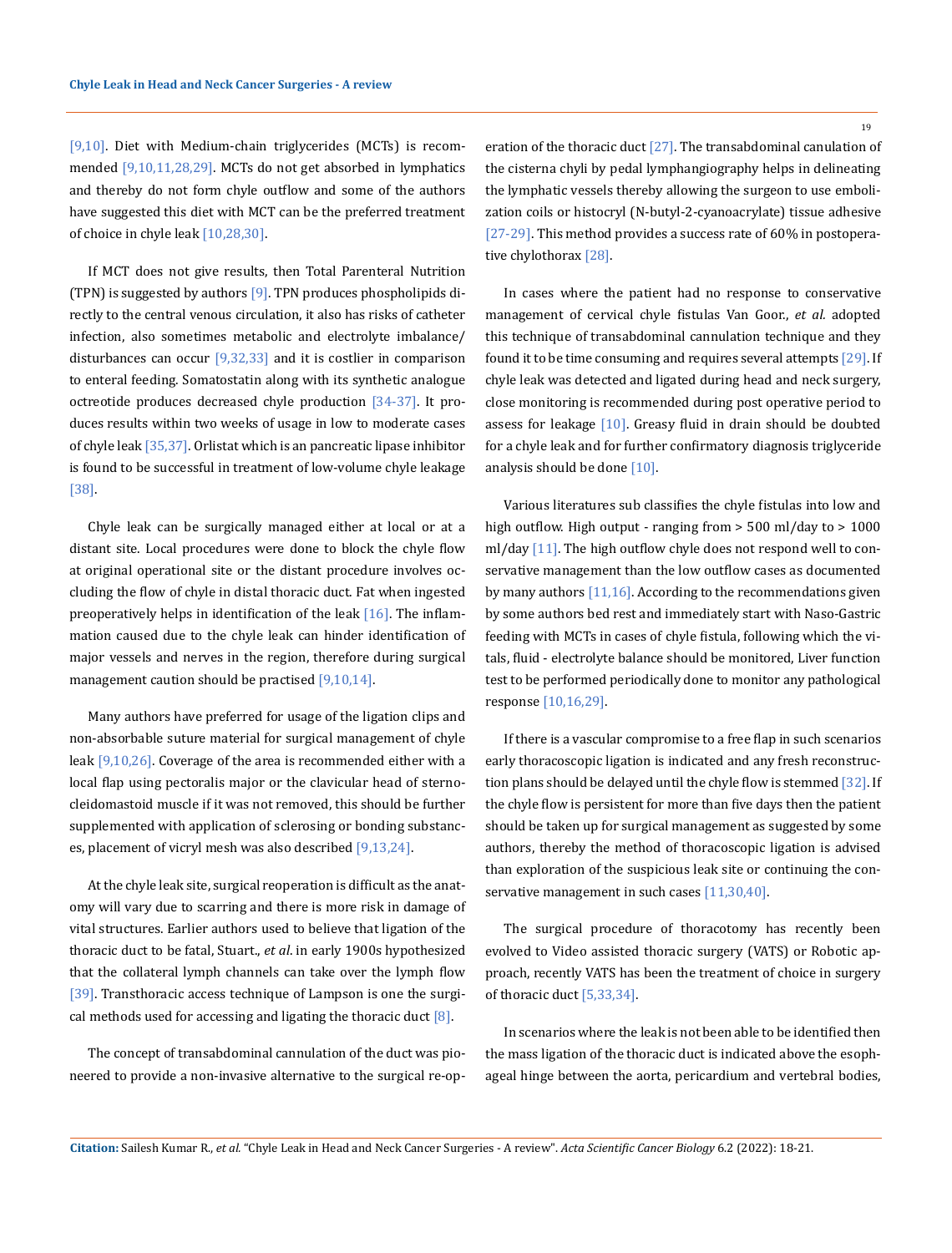thereby ensuring the ligation at its entry in chest and also all the accessory ducts are all sealed. This mass ligation could be performed by thoracoscopy  $[35]$ . The landmark suggested by some authors is to ligate the thoracic duct behind the cisterna chyli by abdominal approach [36].

Radiotherapy is an alternative therapy for the treatment of chylothorax postoperatively, this treatment is proposed by some authors based on successful management of inguinal lymphatic fistulas by radiotherapy.

[37,38]. Free fat diet in combination with Radiation therapy could provide an effective alternate therapy for the surgical management, less evidence supports the reliability but it could still be effective [39].

#### **Conclusion**

The Management of chylothorax is challenging but according to the above review of articles it is clear about the various strategic management with the recent technologies like VATS, radiotherapy and dietary management. Meticulous neck dissection during head and neck onco-surgeries should avoid chyle leak, but the chance of the chyle leak produced is unpredictable and the operating surgeon should be well prepared to diagnose and manage the leak effectively during intra operative and post operative period.

#### **Conflict of Interest**

#### No Conflict of interest.

#### **Bibliography**

- 1. [Morris SA and Taylor SJ. "Peripheral parenteral nutrition in a](https://pubmed.ncbi.nlm.nih.gov/15023196/)  [case of chyle leak following neck dissection".](https://pubmed.ncbi.nlm.nih.gov/15023196/) *Journal of Human [Nutrition and Dietetics](https://pubmed.ncbi.nlm.nih.gov/15023196/)* 17 (2004): 153-155.
- 2. Lee., *et al.* "Management of chylous leakage following neck dissection - cases report". *Journal of Dental Sciences* 3.1 (2008).
- 3. Vallieres E., *et al.* ["Early complications Chylothorax".](https://pubmed.ncbi.nlm.nih.gov/10459431/) *Chest Sur[gery Clinics of North America](https://pubmed.ncbi.nlm.nih.gov/10459431/)* 9 (1999): 609-616.
- 4. Teba L., *et al.* "Chylothorax review". *[Critical Care Medicine](https://pubmed.ncbi.nlm.nih.gov/3917388/)*13 [\(1985\): 49-52.](https://pubmed.ncbi.nlm.nih.gov/3917388/)
- 5. Martucci., *et al*[. "Postoperative chylothorax".](https://pubmed.ncbi.nlm.nih.gov/8911335/) *Thoracic Surgery Clinics* [25 \(2015\): 523-528.](https://pubmed.ncbi.nlm.nih.gov/8911335/)
- 6. Chalret du Rieu M., *et al.* ["Management of postoperative chy](https://pubmed.ncbi.nlm.nih.gov/22033151/)lothorax". *[Journal of Visceral Surgery](https://pubmed.ncbi.nlm.nih.gov/22033151/)* 148 (2011): e346-352.
- 7. Riquet M., *et al.* ["Traitment du chylothorax".](https://www.sciencedirect.com/science/article/abs/pii/S1762570X0400043X) *EMC-Chirurgie* 6 [\(2004\): 662-681.](https://www.sciencedirect.com/science/article/abs/pii/S1762570X0400043X)
- 8. Selle JG., *et al.* ["Chylothorax: indications for surgery".](https://www.ncbi.nlm.nih.gov/pmc/articles/PMC1355573/) *Annals of Surgery* [177 \(1973\): 245-249.](https://www.ncbi.nlm.nih.gov/pmc/articles/PMC1355573/)
- 9. HenriI<sup>^</sup>tte HW., et al. "Systematic approach to the treatment of [chylous leakage after neck dissection".](https://pubmed.ncbi.nlm.nih.gov/8780946/) *Head Neck* 18.4 (1996): [347e51.](https://pubmed.ncbi.nlm.nih.gov/8780946/)
- 10. Lucente FE., *et al.* ["Chyle fistula management".](https://pubmed.ncbi.nlm.nih.gov/6793967/) *Otolaryngology-[Head and Neck Surgery](https://pubmed.ncbi.nlm.nih.gov/6793967/)* 89.4 (1981): 575e8.
- 11. Nussenbaum B., *et al.* ["Systematic management of chyle fistu](https://pubmed.ncbi.nlm.nih.gov/10629479/)[la: the southwestern experience and review of the literature".](https://pubmed.ncbi.nlm.nih.gov/10629479/)  *[Otolaryngology-Head and Neck Surgery](https://pubmed.ncbi.nlm.nih.gov/10629479/)* 122.1 (2000): 31e8.
- 12. Fitz-Hugh GS and Cowgill R. "Chylous fistula". *Archives of Otolaryngology* 91.6 (1907): 543e7.
- 13. [Qureshi SS and Chaturvedi P. "A novel technique of manage](https://pubmed.ncbi.nlm.nih.gov/17372924/)[ment of high output chyle leak after neck dissection".](https://pubmed.ncbi.nlm.nih.gov/17372924/) *Journal [of Surgical Oncology](https://pubmed.ncbi.nlm.nih.gov/17372924/)* 96.2 (2007): 176e7.
- 14. [Gregor RT. "Management of chyle fistulization in association](https://pubmed.ncbi.nlm.nih.gov/10699823/)  with neck dissection". *[Otolaryngology-Head and Neck Surgery](https://pubmed.ncbi.nlm.nih.gov/10699823/)* [122.3 \(2000\): 434e9.](https://pubmed.ncbi.nlm.nih.gov/10699823/)
- 15. [Crumley RL and Smith JD. "Postoperative chylous fistula pre](https://pubmed.ncbi.nlm.nih.gov/933672/)[vention and management".](https://pubmed.ncbi.nlm.nih.gov/933672/) *Laryngoscope* 86.6 (1976): 804e13.
- 16. Jeffrey D., *et al.* ["The management of chyle fistula".](https://pubmed.ncbi.nlm.nih.gov/2362537/) *Laryngoscope* [100.7 \(1990\): 771e4.](https://pubmed.ncbi.nlm.nih.gov/2362537/)
- 17. Martin IC., *et al.* ["Medium chain triglycerides in the manage](https://pubmed.ncbi.nlm.nih.gov/8399040/)[ment of chylous fistulae following neck dissection".](https://pubmed.ncbi.nlm.nih.gov/8399040/) *British [Journal of Oral and Maxillofacial Surgery](https://pubmed.ncbi.nlm.nih.gov/8399040/)* 31.4 (1993): 236e8.
- 18. Al-Khayat M., *et al.* ["Nutritional support in patients with low](https://pubmed.ncbi.nlm.nih.gov/1787359/)  [volume chylous fistula following radical neck dissection".](https://pubmed.ncbi.nlm.nih.gov/1787359/) *The [Journal of Laryngology and Otology](https://pubmed.ncbi.nlm.nih.gov/1787359/)* 105.12 (1991): 1052e6.
- 19. [McGee DC and Gould MK. "Preventing complications of central](https://www.nejm.org/doi/full/10.1056/nejmra011883)  venous catheterization". *[The New England Journal of Medicine](https://www.nejm.org/doi/full/10.1056/nejmra011883)*  [348.12 \(2003\): 1123e33.](https://www.nejm.org/doi/full/10.1056/nejmra011883)
- 20. [Knochel JP. "Complications of total parenteral nutrition".](https://stanfordhealthcare.org/medical-treatments/t/total-parenteral-nutrition-therapy/complications.html) *Kid[ney International](https://stanfordhealthcare.org/medical-treatments/t/total-parenteral-nutrition-therapy/complications.html)* 27.3 (1985): 489e96.
- 21. [Angelico M and Guardia PD. "Review article: hepatobiliary](https://pubmed.ncbi.nlm.nih.gov/10903005/)  [complications associated with total parenteral nutrition".](https://pubmed.ncbi.nlm.nih.gov/10903005/) *Ali[mentary Pharmacology and Therapeutics](https://pubmed.ncbi.nlm.nih.gov/10903005/)* 14 (2000): 54e7.

20